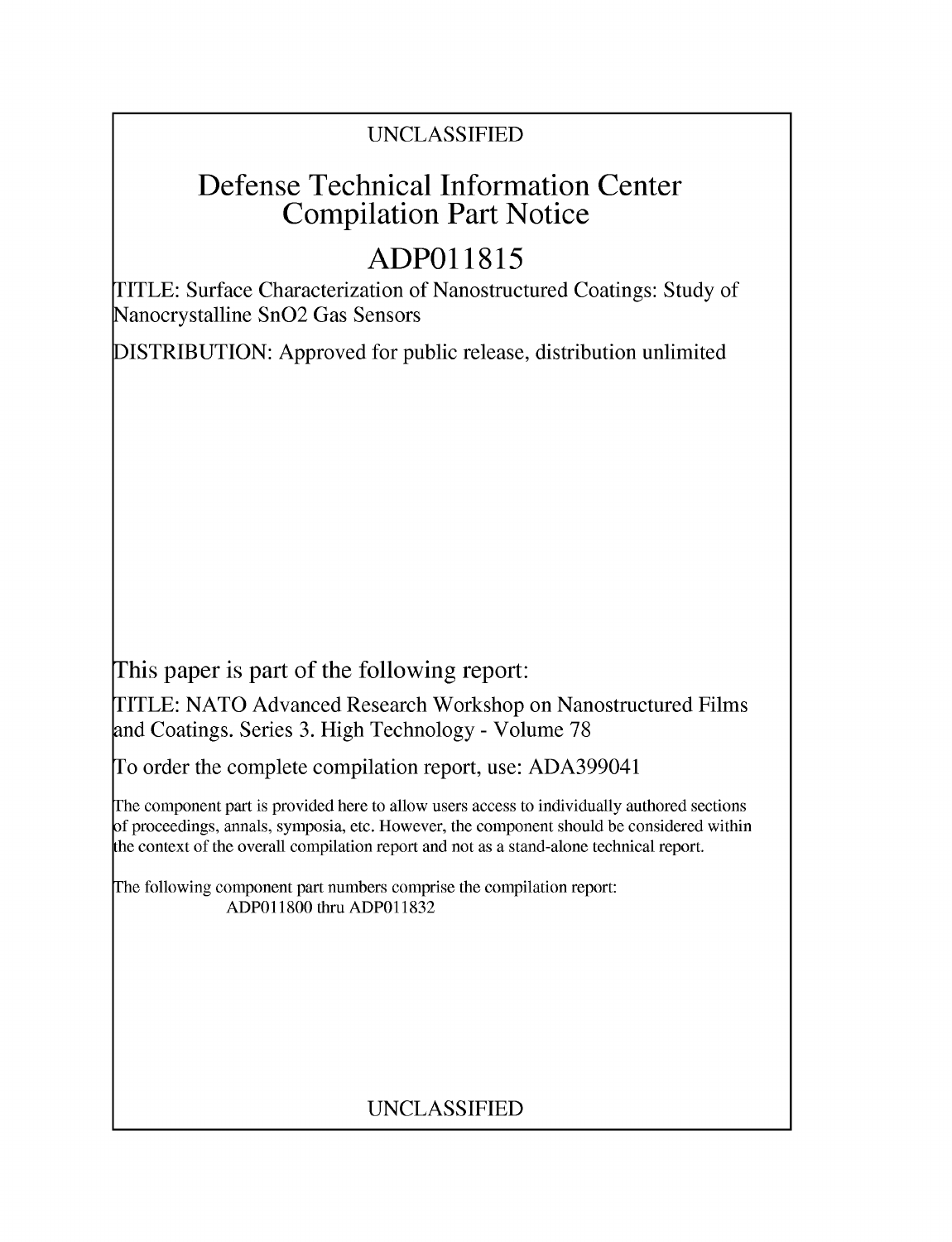#### **SURFACE** CHARACTERIZATION OF **NANOSTRUCTURED COATINGS: STUDY** OF **NANOCRYSTALLINE** Sn0 <sup>2</sup>**GAS SENSORS**

Marie-Isabelle BARATON *SPCTS* - *UMR 6638 CNRS, University of Limoges (France) e-mail: baraton@unilim.fr*

#### **1.** Introduction

In principle, all the properties of bulk materials can be determined provided that the composition and the structure of the material are sufficiently well defined. But, it is easy to realize that the properties at a solid surface are altered because of the very presence of the surface constituting a fundamental discontinuity. When the size of the solid is decreased down to the nanometer scale, the nanoparticles can be considered as *surfaces in three dimensions* and the relationships between bulk structure and material properties are no longer valid. In nanostructured coatings, the constituent phase or the grain structure may have sizes of the order of 10 nm or less, leading to a high number of atoms either at the external surface or at the grain boundaries. Besides, the material synthesis history and the preparation method of the layers govern the surface structure and the surface composition of coatings. Therefore, precise surface characterization is a strong requirement to control the surface properties and to further improve the nanostructured coating performances.

As a general requirement, the methods used to characterize clean or real surfaces must be sensitive enough to detect the small number of surface atoms. But, when applied to nanostructured materials, the surface characterization techniques must additionally be capable of analyzing a depth significantly smaller than the size of the grain to solely take the surface layer into consideration. Most of the techniques for surface analysis are essentially based on the scattering, absorption or emission of photons, electrons, atoms or ions. But no single technique can provide all necessary information about surface atoms [1].

As an example, the study by Fourier transform infrared (FTIR) surface spectrometry of semiconductor nanostructured thick films used as chemical gas sensors will be discussed. It will be shown that this cost-effective technique allows one to identify the surface chemical species, to test the reproducibility of the surface oxidation state and to determine the type of semiconductivity. In addition, emphasis will be put on the capability of FTIR surface spectrometry to provide information simultaneously on the chemical reactions taking place at the gas-sensing layer interface and on the resulting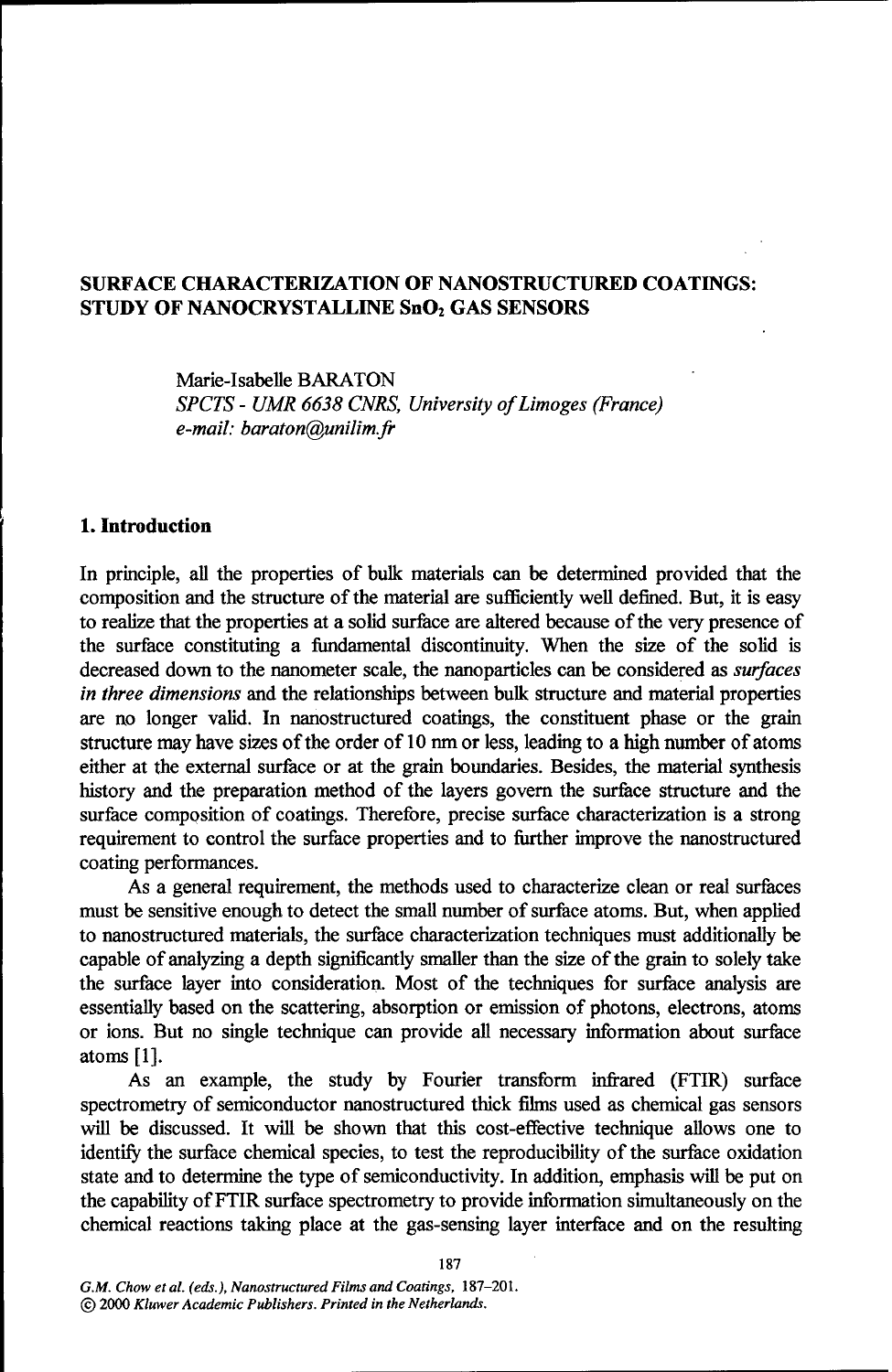variations of the electrical conductivity of the surface layer. Besides, because the gas sensing properties are essentially dependent on the surface reactivity, it will be shown how modifications of the chemical species of the sensor surface can affect the gas detection.

#### 2. Surface Analysis

#### 2.1. GENERAL CONSIDERATIONS

The definition of a surface is highly subjective. The phenomena to be studied generally define the depth of the surface layer to take into consideration [2]. For example, adsorption only concerns the adsorbed molecules or atoms and the very first atomic layer (monolayer) of the solid. On the contrary, changes in the electrical properties of a semiconductor usually affect over one hundred atomic layers. Therefore, the technique for the analysis of a specific surface phenomenon must be chosen by carefully comparing the thickness of the surface layer that will be perturbed and the depth that the envisaged method can sample. This is not an easy task because this depth mainly depends on the material and on the energy of the probing particles (photons, electrons, atoms or ions). In addition, some techniques can be used at grazing angle of the incident beam instead of normal incidence, thus greatly influencing the depth of sampling [3]. Since different techniques (or eventually the same technique but under different conditions) have different depths of sampling, it must be kept in mind that discrepancies can occur between the results obtained on the same sample by different methods. Moreover, because the characterization technique has to be chosen with respect to the property to be analyzed, the simultaneous study of correlated properties involving the surface layer at different thicknesses seems like trying to "square the circle".

On the other hand, a complete surface characterization should reveal the chemical nature of the surface atoms, their concentrations, their electronic states as well as their arrangements with respect to each other and with respect to the underlying atoms [4]. The thorough investigation of the surface composition and structure should lead to the control of the electronic and chemical properties of this surface. However, no single technique can provide both structural and chemical complete information.

Despite all these difficulties, the critical need for the control of materials surfaces, and particularly of nanomaterials surfaces, leads to a constant development and improvement of instrumentation for surface analysis. This paper does not intend to review the techniques used for the study of surface structure and chemical composition. Several books describe these methods with respect to their field of interest [2-5] such as X-ray photoemission spectroscopy (XPS or ESCA), extended X-ray absorption fine structure (EXAFS), electron energy loss spectroscopy (EELS), Auger electron spectroscopy (AES), atomic force microscopy (AFM) and scanning tunneling microscopy (STM), ion-scattering spectroscopy (ISS), to name only a few. Among the methods that do not involve probing particles, let us quote: thermal desorption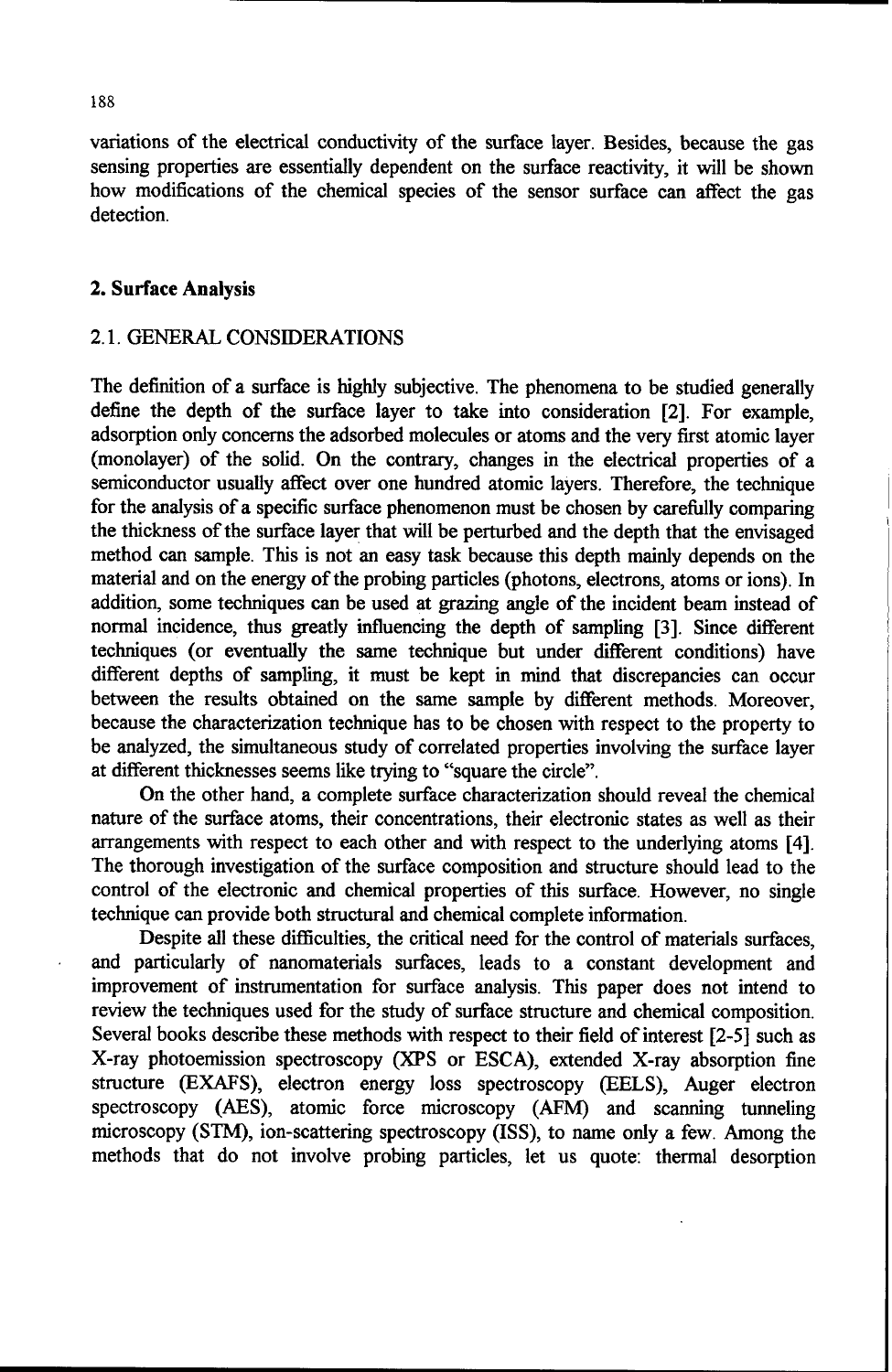spectroscopy (TDS) and temperature programmed desorption (TPD). Instead, the emphasis will be put on the possibilities offered by Fourier transform infrared (FTIR) spectrometry.

Although FTIR spectrometry is not usually considered as a surface-sensitive technique, under particular configurations it can be a high-performance tool for the surface analysis of nanosized powders [6-7]. When non-transparent materials have to be studied, the transmission mode is no longer appropriate. Then, the infrared radiation diffused by the sample becomes the most relevant effect to be investigated. Diffuse reflectance infrared Fourier transform spectrometry (DRIFTS) allows the analysis of films and coatings deposited on absorbing substrates and of the surface layer of bulk samples as well.

#### 2.2. DIFFUSE REFLECTANCE SPECTROMETRY

In 1978, Fuller and Griffiths [8] published an optical arrangement for the measurement of diffuse reflectance infrared spectra of powdered samples. The schematic design is represented in Figure 1. An off-axis paraboloid mirror (focusing mirror) is used to focus the infrared beam onto the sample whereas an on-axis paraboloid mirror (collecting mirror) collects the radiation diffusely reflected from the sample. The specularly reflected radiation is eliminated through a hole drilled on the axis of the collecting mirror. The recent attachments for diffuse reflectance measurements are still based on this original design.



*Figure 1.* Optics for the diffuse reflectance infrared Fourier transform spectrometry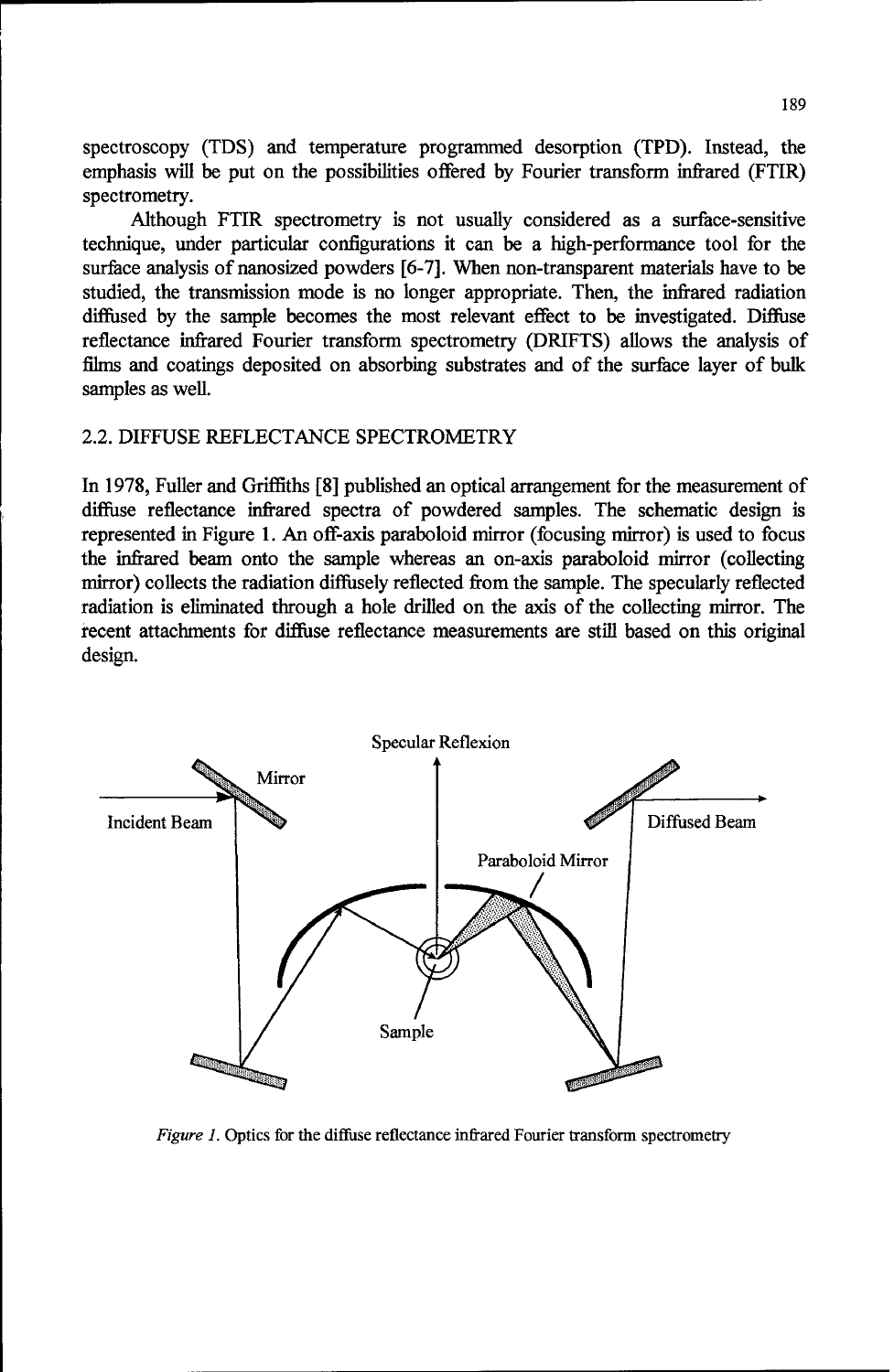The theory of the diffuse reflectance is extremely complex and the determination of the penetration depth of the infrared radiation into the sample is not straightforward. Many theories have been proposed based on various models, each of them being valid under a specific set of conditions. A critical discussion of different theories can be found in [9] for example. Without going into details, it should be borne in mind that the diffuse reflectance is highly dependent upon the nature of the absorbent (refractive index, particle size, particle shape and particle size distribution etc) and upon the surface roughness. Note that a very smooth surface is not appropriate for such analysis because the specular reflectance is very intense whereas the diffuse reflectance becomes negligible. But, in any case, it must be clearly realized that, whatever the sample, a diffuse reflectance spectrum not only contains information on the surface species (very first atomic layer) but also on the bulk. To discriminate the bands due to the surface species from those originating from the bulk vibrations, a specific cell called environmental chamber must be attached to the diffuse reflectance accessory. Like in the case of transmission measurements [6-7, 10], this cell allows a thermal treatment of the sample under vacuum or controlled pressures of gases. Indeed, a thermal treatment of the sample under dynamic vacuum clears the surface from impurities, thus allowing the characterization of the surface chemical species such as hydroxyl groups, carbonates and hydrocarbon residues etc. In addition, selected probe-molecules can be purposely adsorbed on the film/coating surface to identify possible surface reactive sites. Under those conditions, the very first atomic layer of a film/coating can be fully characterized in the same way as that of a nanosized powder [6-7]. Moreover, the gas-surface interactions can be followed *in situ* as a function of the temperature and/or the gas pressure.

When a powdered sample is mixed with a nonabsorbing salt, such as potassium bromide, the infrared radiation can propagate into the salt grains and then undergoes several external and internal reflections before it emerges from the sample. In this case, the contribution of the surface species to the diffuse reflectance spectrum is relatively larger than in the case of the same powder studied in transmission mode. Obviously when the sample to be analyzed is a thick film, the diffuse reflection is limited to the external surface layer. As a consequence, the intensity of the bands originating from the surface species is weaker. This is the reason why the surface study by diffuse reflectance of thick films or bulk samples can only be successfully performed with highly sensitive infrared detectors. However, the nanocrystalline structure of films and coatings leads to an increase of the external surface area, thus facilitating their surface analysis by DRIFTS.

#### 3. Semiconductor Coatings and Thick Films

When the material to be analyzed is a semiconductor, FTIR spectrometry can bring additional information on the electrical conductivity variations. According to the Drude-Zener theory [11], the infrared energy absorbed by a semiconductor is essentially due to surface states and to free carriers. Therefore, the absorbed infrared energy is related to the electrical conductivity of the semiconductor. Obviously, the more the infrared energy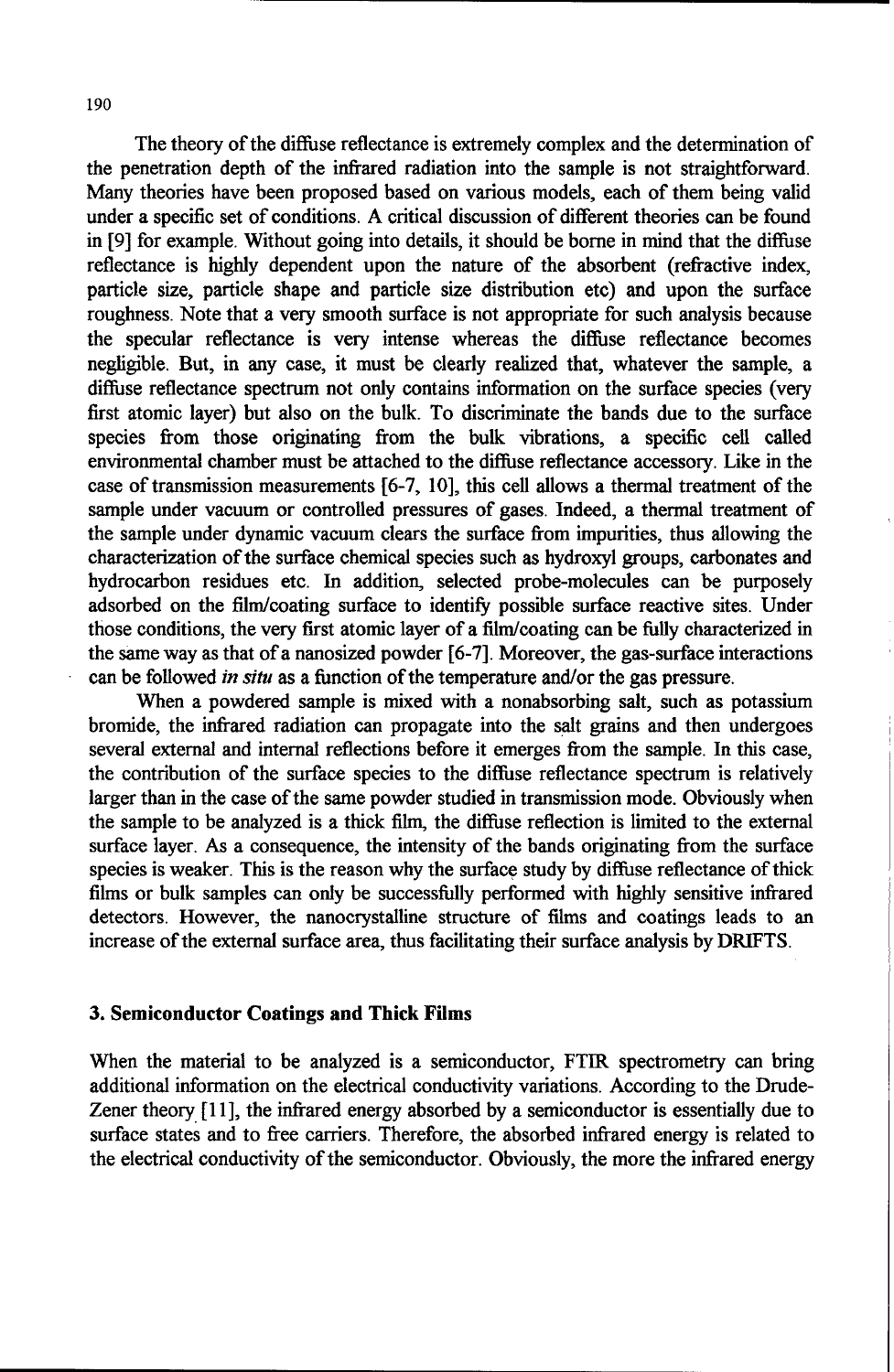is absorbed by the sample, the less it is scattered. In other words, a decrease of the infrared energy diffused by a semiconductor means an increase of its electrical conductivity provided that the surface states are not strongly modified.

Because of the optical properties of semiconductors and metals, it is not expected that DRIFTS can sample more than a few nanometers deep in such materials [8]. The surface layer corresponding to these few nanometers may actually represent the depletion layer in a semiconductor. For example, in tin oxide the depletion layer is estimated around 3 nm [12] which is probably close to the analyzed depth of a  $SnO<sub>2</sub>$  thick film by DRIFTS. Keeping in mind that DRIFTS allows the analysis of the very first atomic layer and the study of the gas-surface interactions thanks to the use of the environmental chamber, it can be easily realized that, with this technique, the modification of the first atomic layer and its consequence on the electrical conductivity can be simultaneously followed under the same environment. This is the basis of fundamental studies of gas detection mechanisms in semiconductor-based sensors.

To clearly explain the dual possibility of DRIFTS, let us consider a semiconductor gas sensor based on tin oxide. The sensor is usually fabricated from a paste, consisting of a dispersion of the tin oxide particles in an appropriate solvent, deposited over a substrate (e.g. an alumina tile) and then fired to ensure a network of interconnected tin oxide grains [13]. It must be noted that preventing undesirable nanoparticle agglomeration during dispersion of the nanopowder and during further thermal treatment of the layers requires a state-of-the-art knowledge in surface chemistry. Depending on the temperature, oxygen adsorption onto the surface of these grains causes the removal of electrons from the conduction band and therefore a decrease of the electrical conductivity. An electron-depleted zone (space charge layer) is thus created at the surface and it generates a potential barrier between neighboring grains. When a reducing gas is adsorbed on the tin oxide surface, electrons are injected into the conduction band, decreasing the depth of the space charge layer and increasing the electrical conductivity. These changes in the electrical conductivity translate into variations of the background absorption of the sample in the infrared range. Note that, when the tin oxide particle size is considerably greater than the depth of the depletion layer, the electrical conductivity is controlled by the grain boundaries. But, when the sensing layer is constituted of nanoparticles, the depth of the depletion layer becomes comparable to the particle radius and then the electrical conductivity is controlled by the grains themselves. Therefore, the oxygen adsorption will result in fully depleted grains and to a high resistance of the material. As a consequence, the sensitivity of the sensor is increased and the effects on the background infrared absorption of the sample become more pronounced. As previously explained, a gas adsorption or ionosorption on the  $SnO<sub>2</sub>$  first atomic layer has consequences on several hundreds of atomic layers in depth. Because the chemical reactions occurring at the very surface can be studied by DRIFTS and because the variations of the electrical conductivity generated by these chemical reactions are related to the variations of the infrared energy diffused by the sample, DRIFTS appears as a very relevant tool for the study of the gas detection mechanism in a semiconductor-based sensor.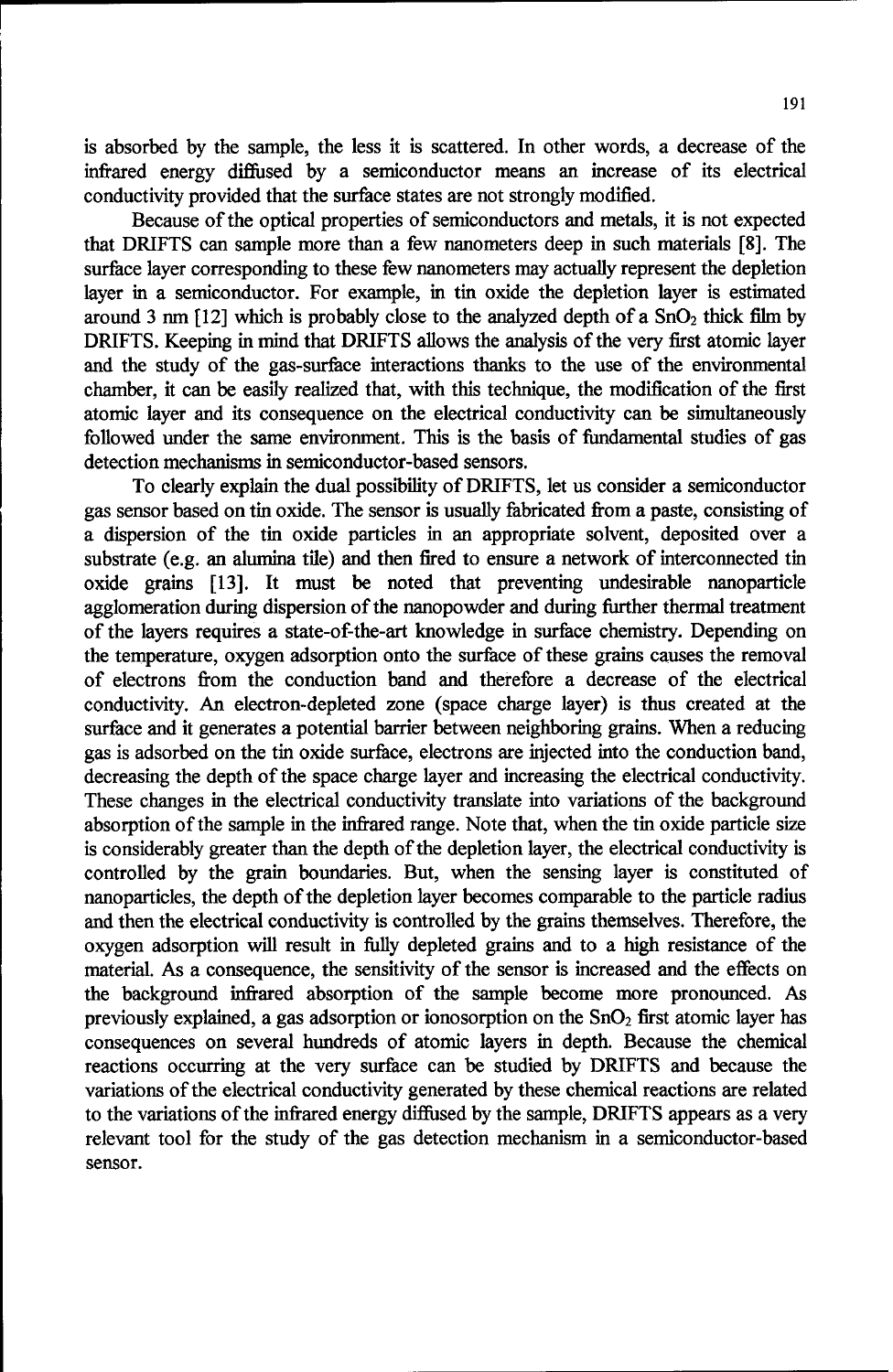#### 4. Study of a nanocrystalline tin oxide-based sensor

The sensors considered in the following are fabricated from nanosized tin oxide powder [13] obtained by laser evaporation of a tin oxide rod under specific conditions [14]. The size of the tin oxide primary particles is 8 nm and these particles are shown not to significantly grow during the firing step of the sensing layer preparation [13]. These sensors show an excellent sensitivity toward carbon monoxide in presence of oxygen. Details on the sensors fabrication and on their electrical characteristics can be found in [13].

#### 4.1. DETERMINATION OF THE TYPE OF THE SEMICONDUCTOR BY DRIFTS

Even though it is well known that tin oxide is a n-type semiconductor under standard conditions, the following procedure illustrates how it is possible to determine the type of the semiconductivity by DRIFTS without using any electrode.

A non-fired sensor without electrode, that is the sensing thick film deposited onto the alumina tile and dried at 373 K, is placed in the DRIFTS environmental chamber. The infrared spectrum recorded at room temperature in air is presented in Figure 2a.



*Figure 2. Diffuse infrared spectra of the n-SnO<sub>2</sub>-based sensor:* a) at room temperature under atmosphere; b) after heating at 673 K under atmosphere.

#### 192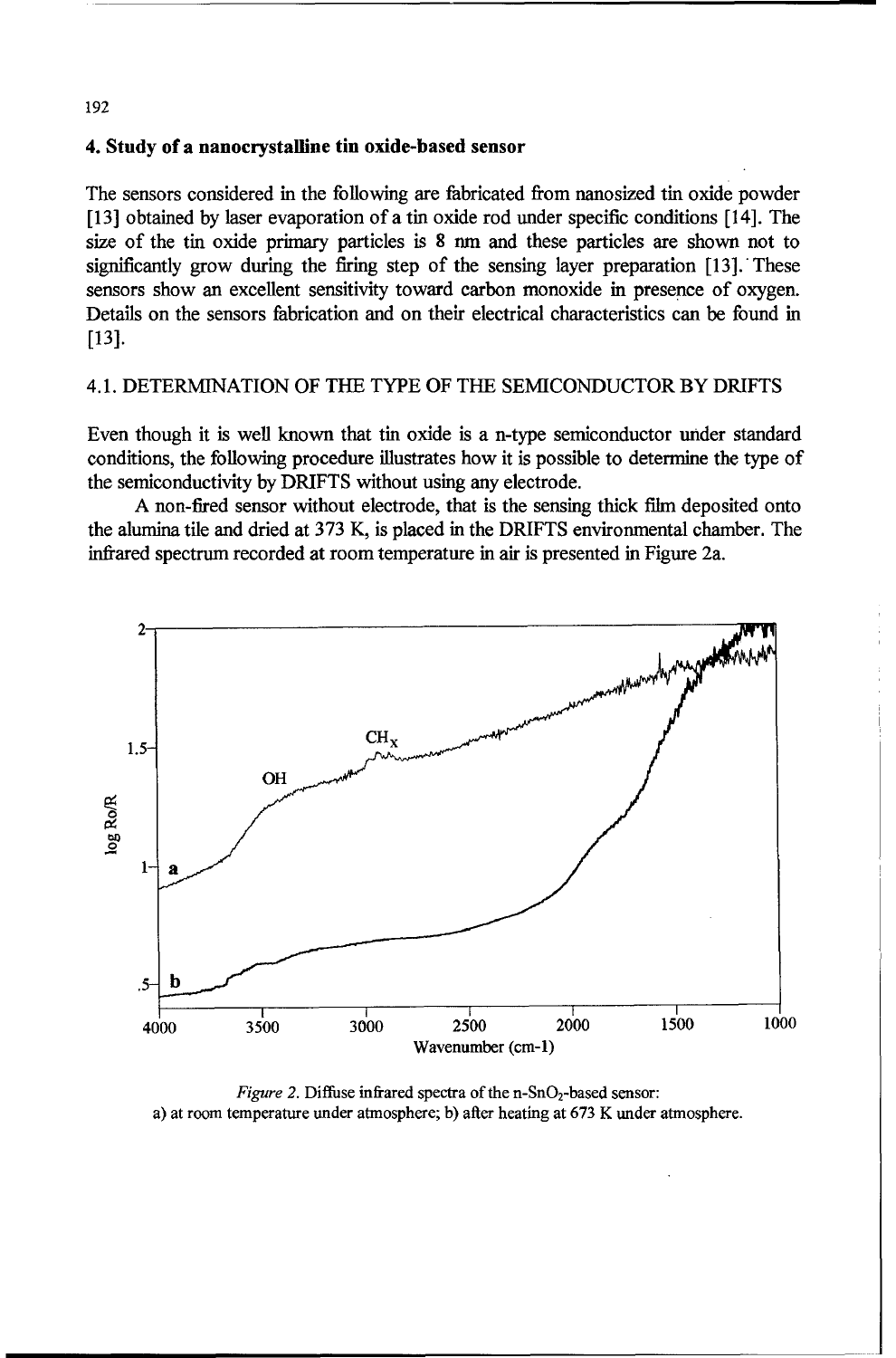The broad band centered around  $3300 \text{ cm}^{-1}$  has been proved to correspond to atmospheric molecular water adsorbed on the Sn-OH surface hydroxyl groups [15] whereas the group of weaker bands in the  $3000 \text{ cm}^{-1}$  region is due to the CH<sub>x</sub> groups of the organic binder. When the sensor is heated under atmosphere, the **CH.** groups are steadily eliminated as well as part of adsorbed molecular water (Figure 2b). But the most important modification of the infrared spectrum of the sensor during the thermal treatment is the decrease of the background absorption. This is due to the oxygen ionosorption on the sensor surface when the temperature increases. As previously explained, the oxygen ionosorption leads to an increase of the depth of the depletion layer, that is to a decrease of the free carrier density. As a consequence, a decrease of the background absorption of the infrared radiation by the free carriers is observed, which is related to the decrease of the electrical conductivity. This is the proof that the sample is a n-type semiconductor. Conversely, when the sensor is heated under dynamic vacuum (Figure 3), the absorption of the sample increases with temperature, thus proving an increase of the electrical conductivity. Indeed, this thermal treatment under vacuum is a reducing treatment and leads to oxygen loss mainly from the surface layer of the sample. Obviously, for a p-type semiconductor, the oxygen ionosorption causes the opposite effect on the background infrared absorption. This simple experiment is therefore an easy and fast method to determine the type of the semiconductor material while avoiding the perturbation which may be caused by the use of metallic electrodes.

#### 4.2. GAS DETECTION MECHANISM

Various infrared experiments have been performed on the sensing layer described above to simulate the gas detection by the semiconductor-based sensor. As a first step, the pretreatment conditions of the sensor [13] are reproduced by heating the sensing layer at 673 K under 50 mbar of oxygen and then cooling it to the chosen operating temperature while still under oxygen. As previously explained, this procedure decreases the electrical conductivity because oxygen adsorbs on the surface as different ionized species. By studying the original nanosized tin oxide powder, these species have been identified as mainly O and O<sub>2</sub> [15] whose relative amount depends on the temperature [16]. Note that the adsorption of oxygen onto the as-received nanopowder surface allows one to identify defect sites where molecular oxygen is preferentially adsorbed at room temperature. These defect sites are destroyed by annealing under oxygen [15]. From the electrical measurements, it has been determined that this undoped sensor is sensitive toward reducing gases at an operating temperature ranging from 373 to 773 K [13] with two sensitivity local maxima at 393 K and 623 K. The experiments described below have been performed at these latter temperatures.

After the thermal pretreatment under oxygen, the sensor surface is subjected to 10 mbar of carbon monoxide (CO) at 623 K in presence of oxygen for 10 minutes. The electrical conductivity increases, which on the infrared spectrum translates into an increase of the background absorption (Figure 4a,b). Moreover, by looking closer at the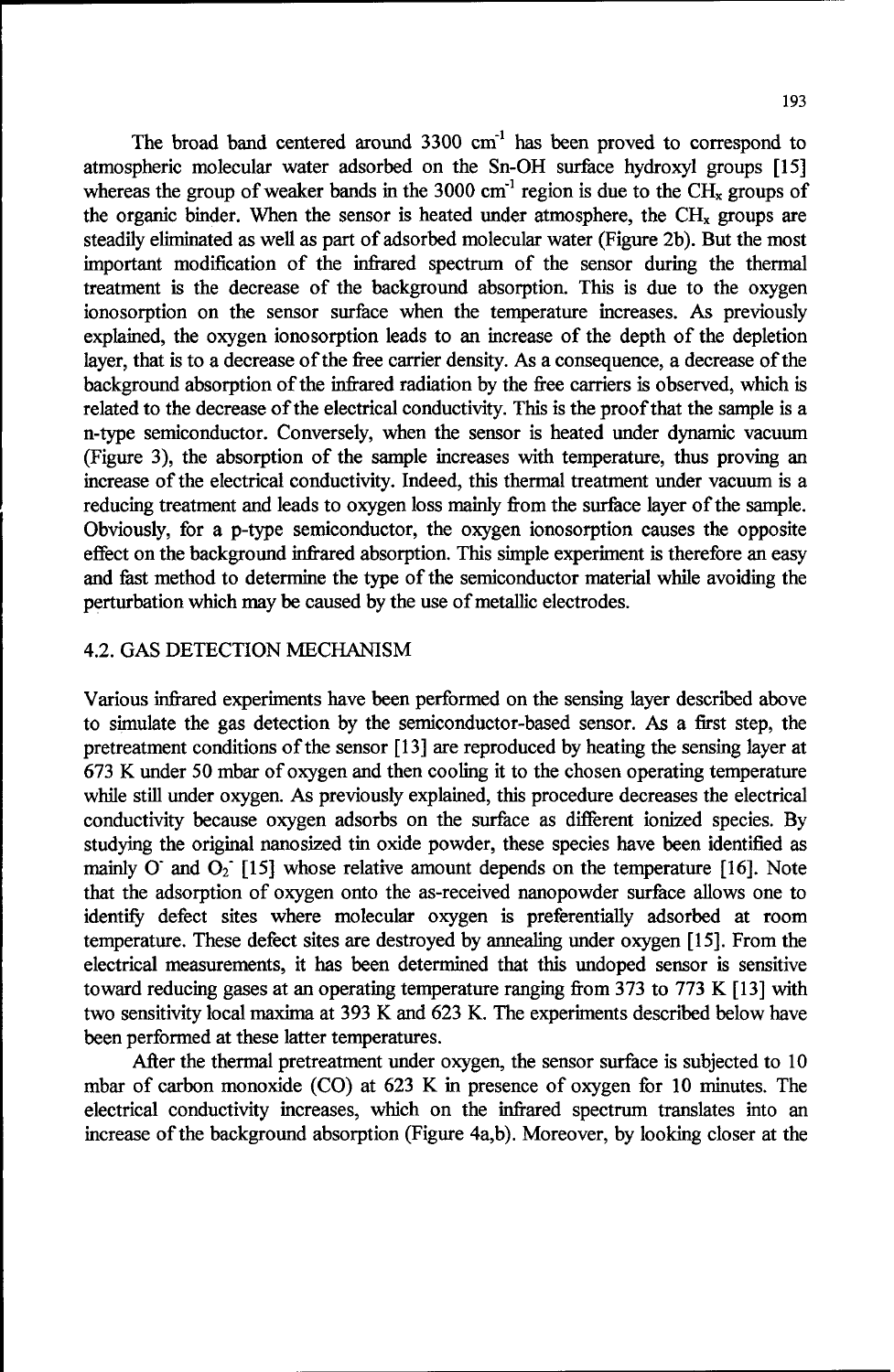





*Figure 4.* Diffuse infrared spectra of the n-SnO<sub>2</sub>-based sensor at 623 K: a) under 50 mbar  $O_2$ ; b) after addition of 10 mbar CO; c) difference spectrum: b-a. The Y axis refers to spectra a and b, spectrum c has been translated for clarity sake.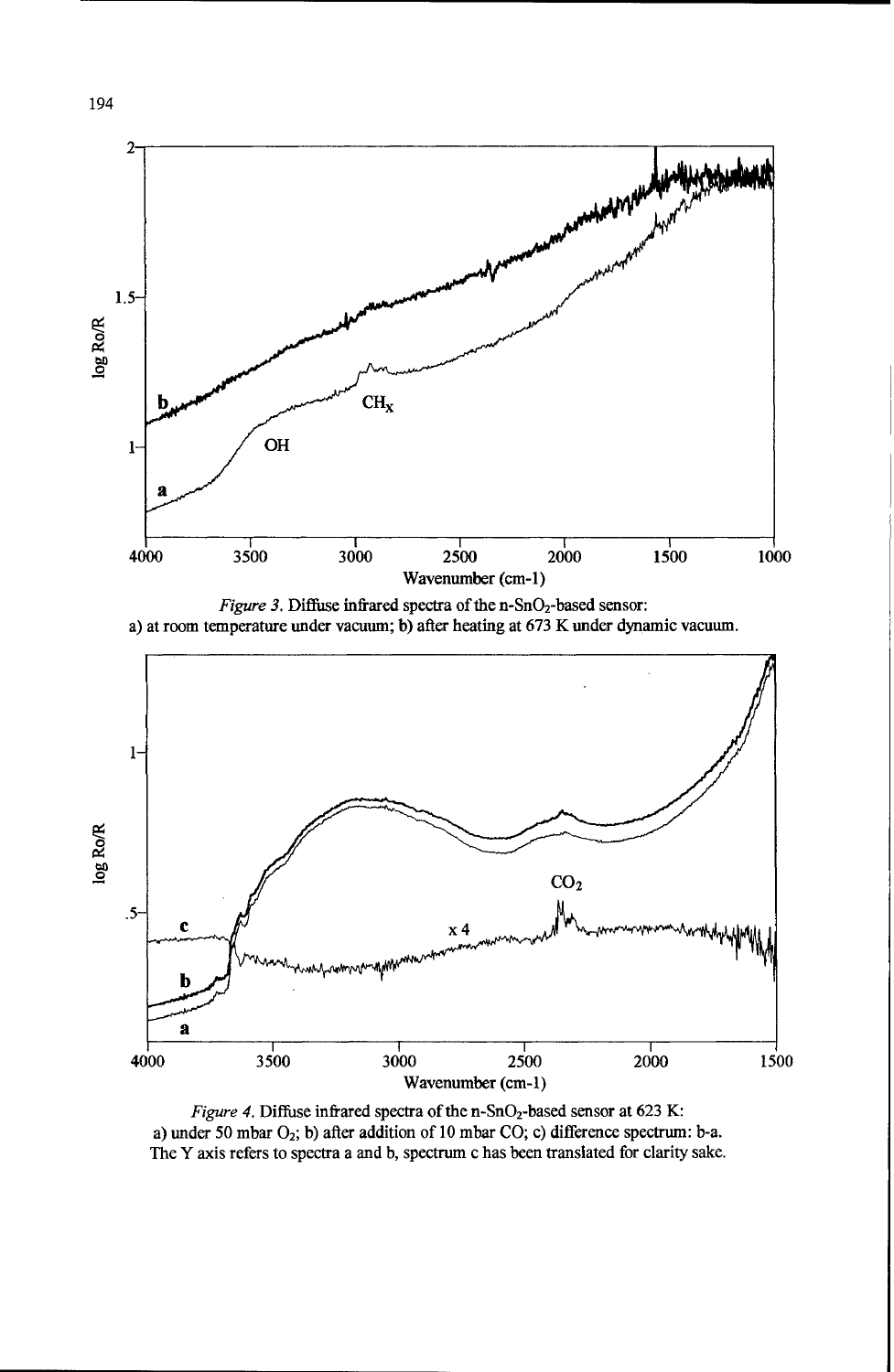infrared spectra, it is possible to detect the formation of carbon dioxide as shown on the difference spectrum (Figure 4c). Then, the gases  $(O_2, CO)$  and the newly formed  $CO<sub>2</sub>$ ) are quickly evacuated and a new dose of oxygen (50 mbar) is added for 10 minutes followed by 10 mbar CO. This additions/evacuation sequence is repeated several times and the infrared energy diffused by the sensing layer in the entire wavenumber range scanned by the spectrometer (7800-450 cm<sup>-1</sup>) is reported versus gas exposures in Figure 5. The variations of the diffuse infrared energy can be related to the sensor response. It can be seen that under oxygen the electrical conductivity of the sensor decreases whereas it increases under CO. This increase can be related to the  $CO<sub>2</sub>$ formation observed on the infrared spectra. During the evacuation of all of the gases present in the cell, the sample is reduced as expected from the oxygen desorption and from the removal of ionosorbed oxygen species used for the  $CO<sub>2</sub>$  formation. When the sample is again subjected to oxygen, the oxidation state of the surface is totally regenerated.



*Figure 5.* Infrared energy diffused by the n-SnO<sub>2</sub>-based sensor at 623 K versus gas exposures.

In another experiment at 623 K, oxygen was quickly evacuated before CO addition (10 mbar). The introduction of the reducing gas causes a strong decrease of the infrared energy diffused by the sensing layer (Figure 6). Taking into account the detection limits of our system, the formation of  $CO<sub>2</sub>$  is either very weak or absent. A rapid evacuation does not lead to significant changes. Whereas the addition of a second CO dose may be responsible for a very slight increase of the electrical conductivity, further evacuation or CO addition is not detected by the sensor. The sensor seems unable to undergo further reduction, thus proving that the nanosized tin oxide particles are totally reduced after the first CO addition. But, when the sensing layer is subjected to oxygen, the recovery is immediate (Figure 6).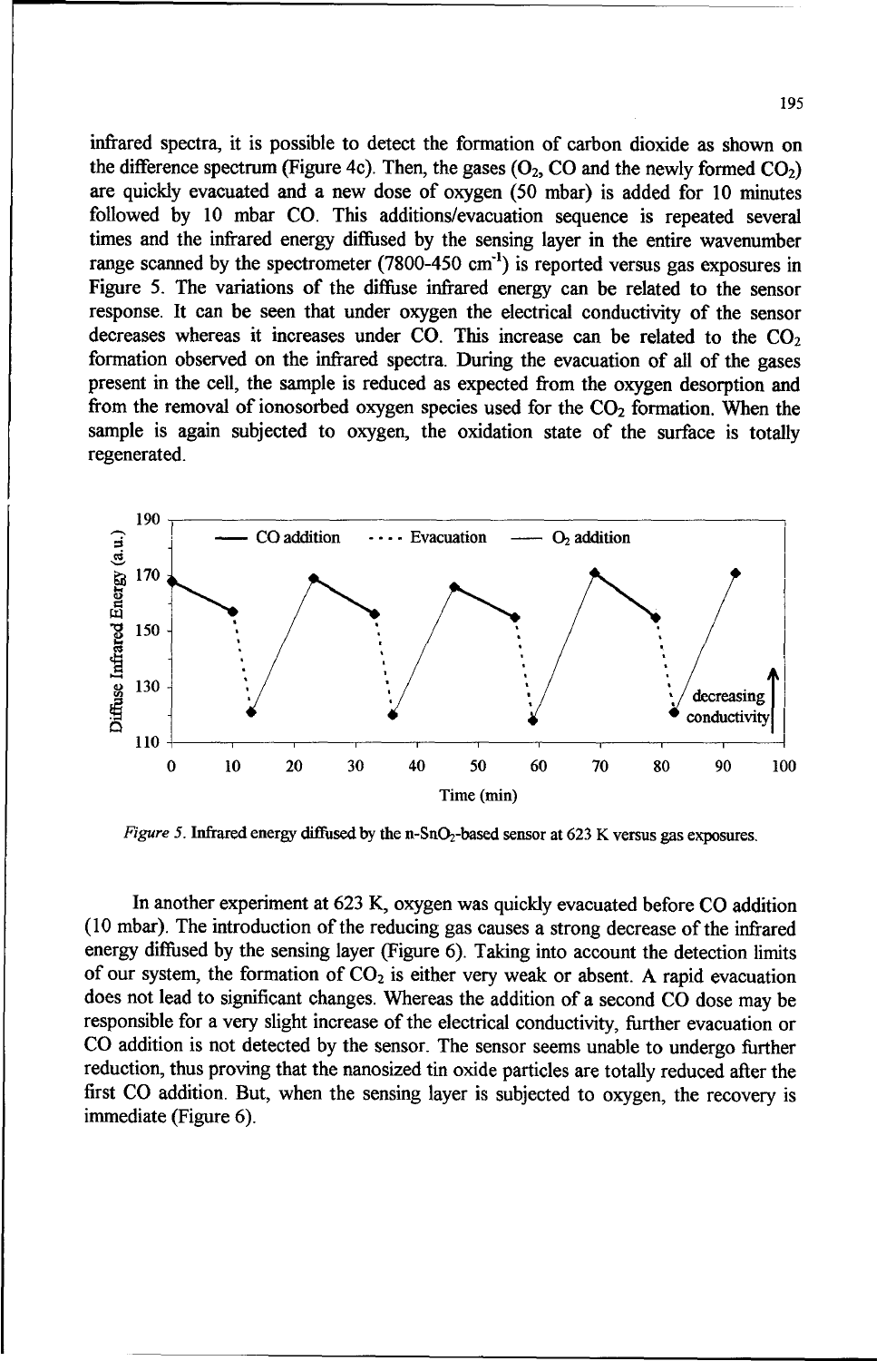

*Figure 6.* Infrared energy diffused by the n-SnO<sub>2</sub>-based sensor at 623 K versus gas exposures.







*Figure 8.* Infrared energy diffused by the n-SnO<sub>2</sub>-based sensor at 393 K versus gas exposures.

196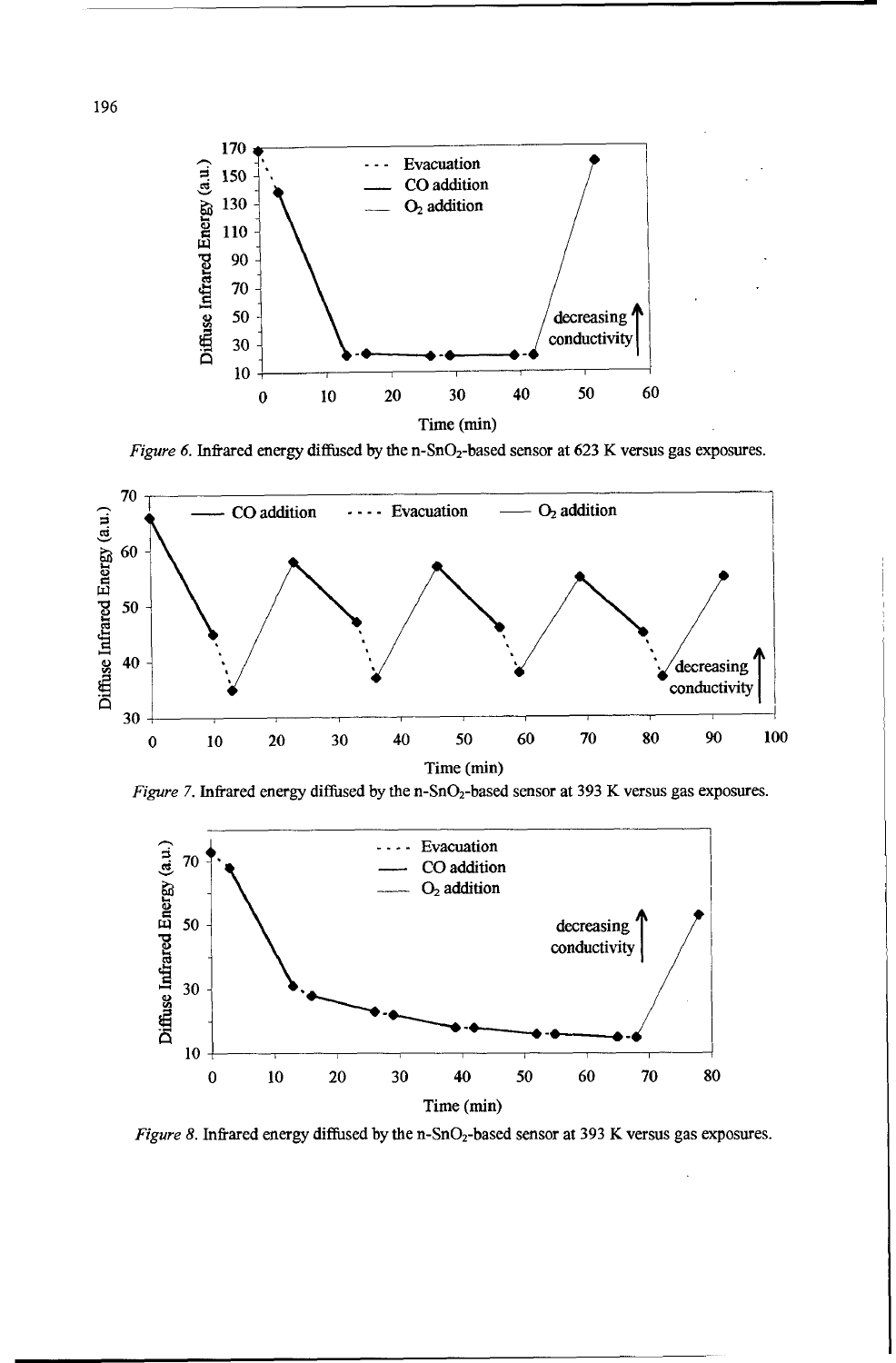197

The two above experiments prove that the nanostructured tin oxide-based sensor strongly requires an oxygen environment for normal operation. It is amazing how fast the reduction of the nanoparticles can be, thus strengthening the need for oxygen to balance out the complete depletion of the nanoparticles in a reducing atmosphere.

Similar experiments (CO additions in presence or in absence of oxygen) were performed on the same sensing layer at 393 K. The variations of the diffuse infrared energy versus gas exposures are given in Figures 7 and 8. The major difference with the experiments performed at 623 K is that the formation of  $CO<sub>2</sub>$  is not observed even in presence of oxygen. This is not completely surprising because this lower temperature should prevent the CO combustion. However, the response of the sensor is far from being negligible and this phenomenon is in good agreement with the electrical measurements showing a sensitivity local maximum around 393 K [13]. We tentatively explain the sensor response toward CO, without formation of  $CO<sub>2</sub>$ , by the adsorption of the CO molecules on the sensing layer surface. Indeed, this adsorption, only possible around room temperature, should modify the thickness of the depletion layer and therefore the electrical conductivity of the semiconductor material. By comparing the results obtained at 393 K and at 623 K, we note that the recovery of the oxidation state of the sensor surface is slower at 393 K, and that the total reduction of the sensor by subsequent CO additions in absence of oxygen is slower as well (Figure 8).

With these DRIFTS experiments, we have correlated the variations of the electrical conductivity of the sensing layer with the oxidation of carbon monoxide into carbon dioxide on the sensor surface. Moreover, in agreement with the electrical conductivity measurements, we have demonstrated that, at low temperature, the response of the  $SnO<sub>2</sub>$ -based sensor is not due to the CO combustion. We have also produced the proof that the presence of oxygen is essential for the reproducibility of the sensor response whatever the operating temperature.

#### 4.3. MODIFICATION OF THE SURFACE SPECIES **AND** CONSEQUENCES ON THE SENSOR RESPONSE

The gas detection mechanism is essentially a surface phenomenon generating modifications in the depletion layer of the semiconductor material. Besides, the surface properties of a film or coating may be changed when organic substances are adsorbed [17]. Therefore, when the surface chemistry of the sensing layer is modified, consequences should be observed on the sensor response. For example, the response toward CO is mainly dependent on the oxygen ionosorbed species but this response can be strongly affected by the presence of humidity. The hydroxyl groups present on all metal oxide surfaces are known to play an important role in the surface properties since they can act as adsorptive or reactive sites [17]. Particularly, humidity interacts with these OH groups although the precise mechanism correlating the chemical interactions and the electrical response of the semiconductor is not completely understood [18]. Therefore, chemical modifications of surface hydroxyl groups are expected to change the sensor sensitivity toward humidity.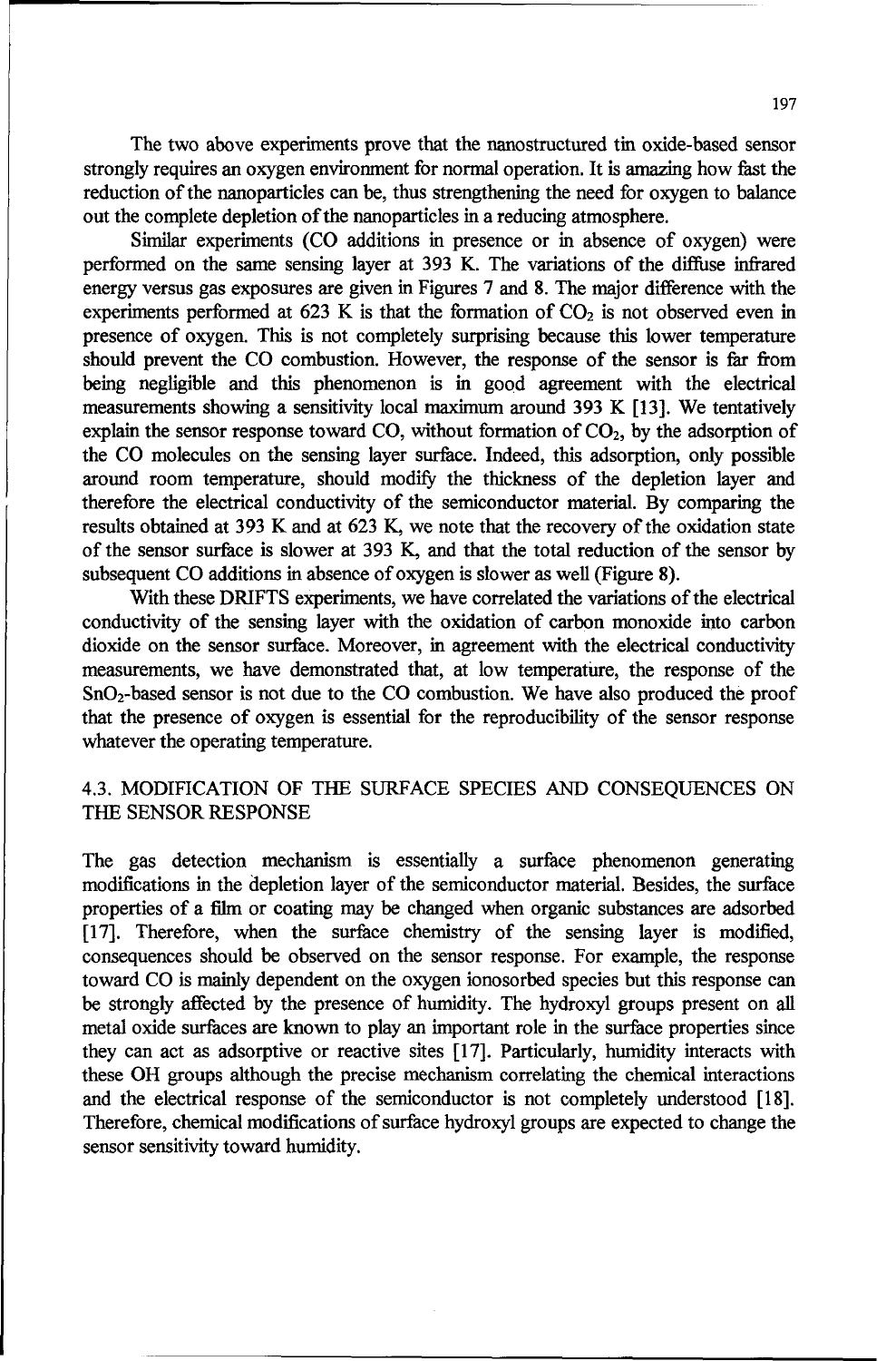To check this hypothesis, hexamethyldisilazane (HMDS) is grafted on the hydroxyl groups of the tin oxide surface. A thorough infrared study of the grafting mechanism has been previously performed on the tin oxide nanopowder [19] which is used to fabricate the sensing layer. HMDS reacts with the surface OH groups according to the following reaction:

$$
2Sn-OH + (CH3)3Si-(NH)-Si(CH3)3 \rightarrow 2Sn-O-Si(CH3)3 + NH3
$$

When the grafted sample undergoes a subsequent oxidation, the  $SiCH<sub>3</sub>$  groups prove to transform into new Si-OH groups linked to the tin oxide surface [19]. Obviously, these newly formed Si-OH groups do not have the same acido-basicity as that of the Sn-OH groups on the original tin oxide surface. Therefore, their reactivity toward water molecules should be different.

The surface of the sensing layer has been modified according to a procedure previously described [19-20]. The diffuse reflectance spectra of the sensing layer before HMDS grafting and after HMDS grafting followed by a thermal treatment under oxygen at 673 K are presented in Figure 9.



*Figure 9.* Diffuse infrared spectra of the n-SnO<sub>2</sub>-based sensor: a) after oxidation at 673 K; b) after HMDS-grafting followed by an oxidation at 673 K. The Y axis refers to spectrum a, spectrum b has been translated for clarity sake.

**198**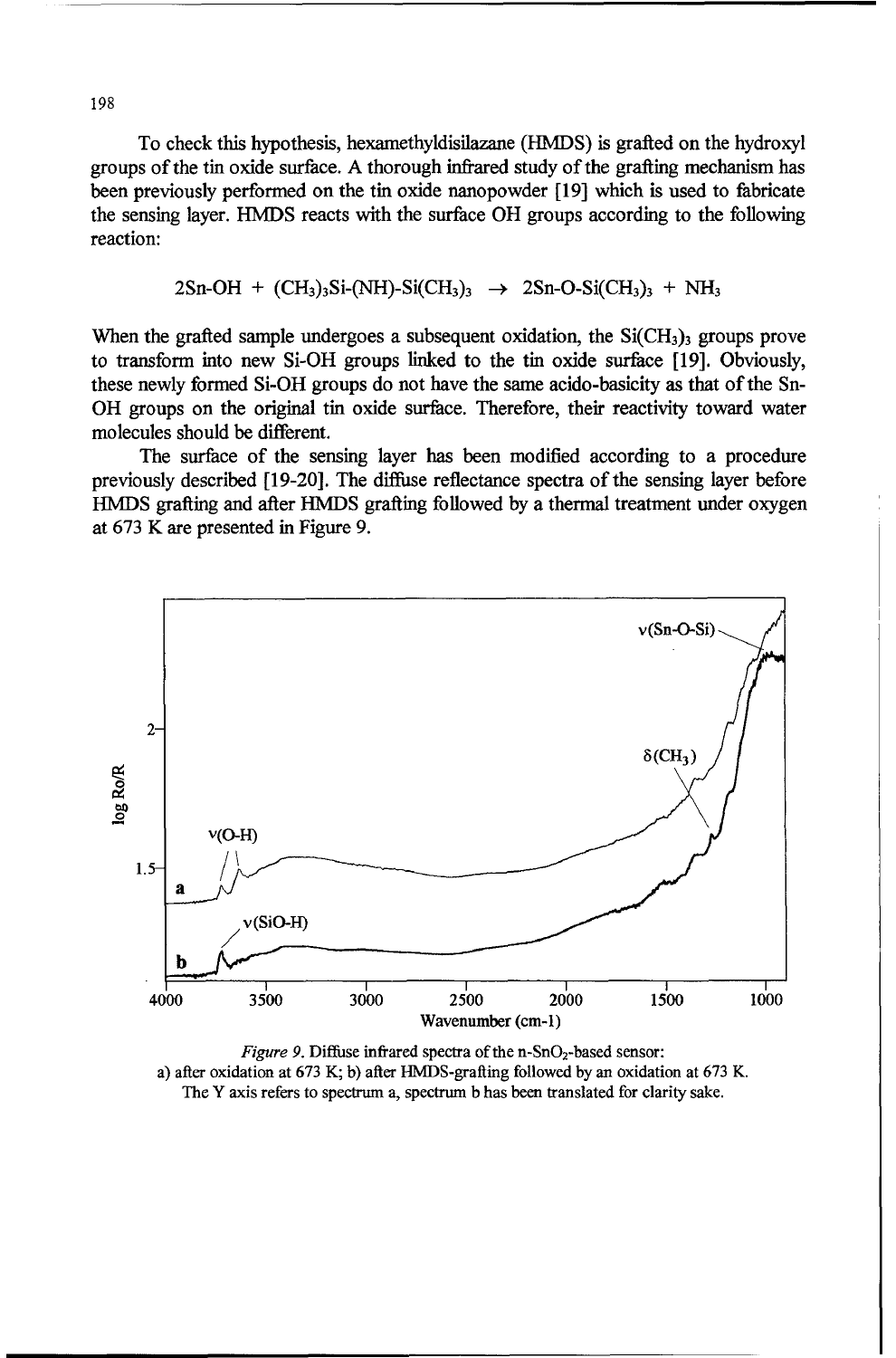After the grafting and the oxidation (Figure 9b), the band at  $3630 \text{ cm}^{-1}$  assigned to the v(OH) stretching vibration of Sn-OH surface groups on the tin oxide grains [15] has completely disappeared because of the reaction of the corresponding OH groups with HMDS. The band at 3717 cm<sup>-1</sup>, also assigned to  $v(OH)$  of surface groups, is not strongly modified by the grafting. This band that does not exist in the spectrum of the pure  $SnO<sub>2</sub>$ nanosized powder may be due to OH groups remaining from the organic binder. After HMDS grafting, the shoulder which appears at 3726 cm<sup>-1</sup> on the high-wavenumber side of the  $3717 \text{ cm}^{-1}$  band is assigned to the v(OH) stretching vibration of new Si-OH surface groups. The sharp band at 1270 cm<sup>-1</sup> is due to the  $\delta_s$ (CH<sub>3</sub>) bending vibration of the  $(CH<sub>3</sub>)$  groups of the grafted HMDS [19]. At lower wavenumbers, the broad band around 1000 cm<sup>-1</sup> has been assigned to the  $v(Sn-O-Si)$  stretching vibration [19]. All of these features prove that HMDS is grafted on the sensor surface and that the oxidation of the grafted species proceeds like on the tin oxide powder surface.



*Figure 10.* Infrared energy diffused by the n-SnO<sub>2</sub>-based sensor at 523 K versus gas exposures: top) before grafting; bottom) after HMDS grafting.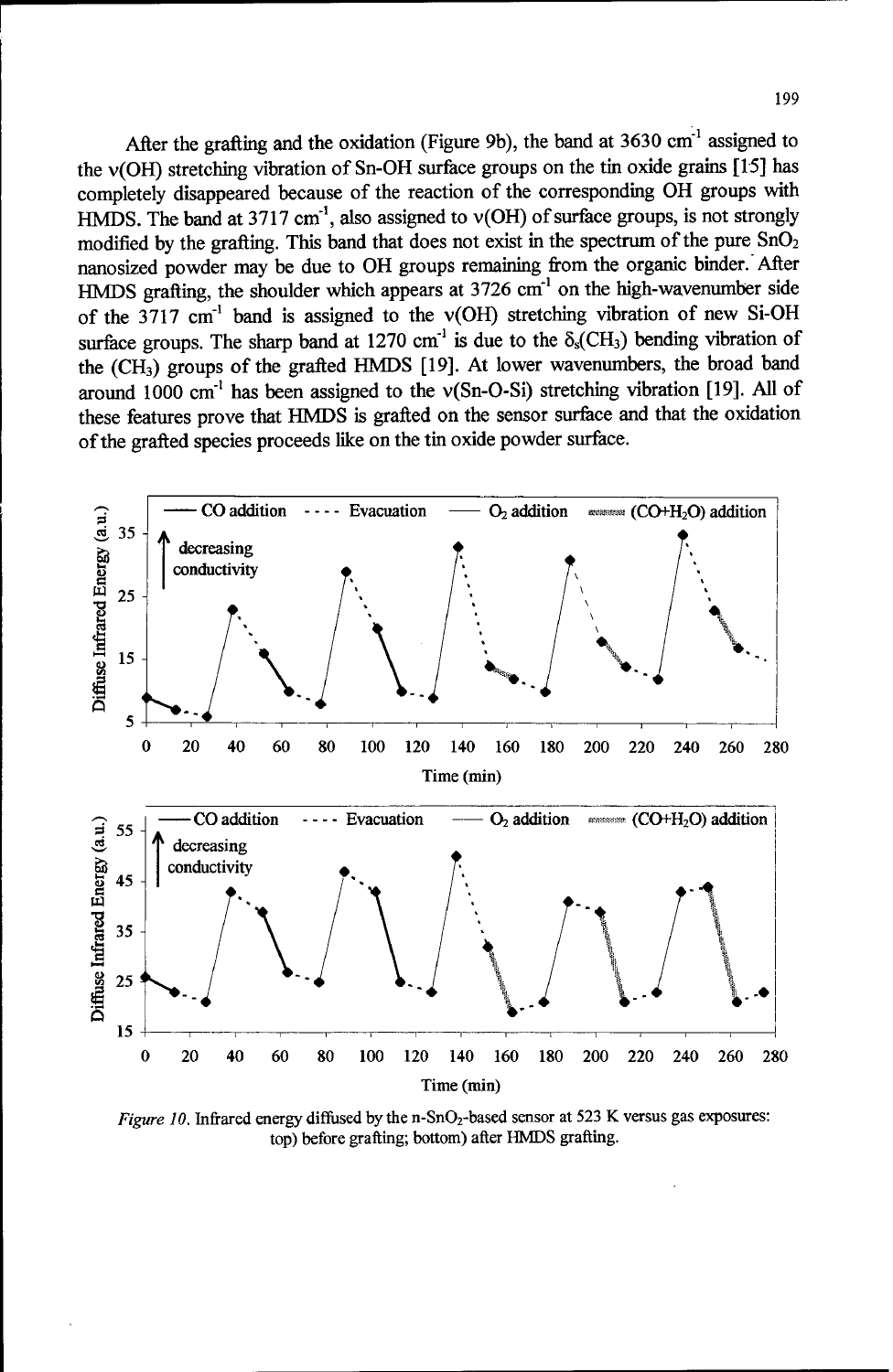To analyze the effects of the surface modifications on the sensor response, the sensitivity of the sensor is tested before and after grafting. The same addition/evacuation sequences are followed in both cases: oxygen addition, quick evacuation, pure carbon monoxide addition, quick evacuation. This sequence is repeated twice and from the forth sequence, carbon monoxide is replaced by a mixture of water vapor and carbon monoxide at increasing  $H<sub>2</sub>O/CO$  pressure ratios (10, 20, 40%). The variations of the diffuse infrared energy versus gas exposures is reported in Figure 10. It can be seen that, before grafting (Figure 10a), the presence of humidity strongly affects the sensor response toward CO, whereas after grafting (Figure **10b),** the amplitude of the response is stable whatever the humidity level. This experiment clearly demonstrates the importance of the chemical composition of the first atomic layer in the gas detection mechanism.

The different behavior of the non-grafted and grafted sensor toward humidity is explained by the drastic modification of the chemical nature of the surface hydroxyl groups. The Si-OH surface groups formed after **HMDS** grafting and subsequent oxidation should have an acido-basicity close to that of the OH groups on a silica surface, that is quite different from that of the Sn-OH groups originally on the sensor surface. The constant amplitude of the response toward CO in presence of humidity indicates a stabilizing surface effect by HMDS, which has been already observed on titania [21] but its complete mechanism is still unknown. The Si-OH groups are believed to play an important part in neutralizing the effect of humidity possibly because their amphoteric character gives them equal opportunity to interact with OHT and  $H^+$  ions originating from the dissociation of a water molecule.

#### 5. Conclusion

Surface studies of materials are generally difficult to perform mainly because the adequacy between the property to be analyzed and the investigation tool is not easily satisfied. Obviously, the difficulty increases in the case of nanomaterials.

Diffuse reflectance infrared spectrometry, often used to analyze the bulk of standard materials, has been demonstrated to be relevant for surface studies of nanostructured films and coatings under particular conditions. The first atomic layer can be characterized as far as the chemical composition of the surface species is concerned. The surface reactivity can eventually be checked like in transmission infrared spectrometry for nanosized powders [7].

An important achievement of DRIFTS is to allow the analysis of the chemical reactions or interactions taking place at the very first atomic layer of a semiconductor layer simultaneously with their consequences on the electrical conductivity possibly involving a depth of few nanometers. Under those conditions, DRIFTS is an invaluable investigation tool in the field of chemical gas sensors for the comprehension of the fundamental mechanisms.